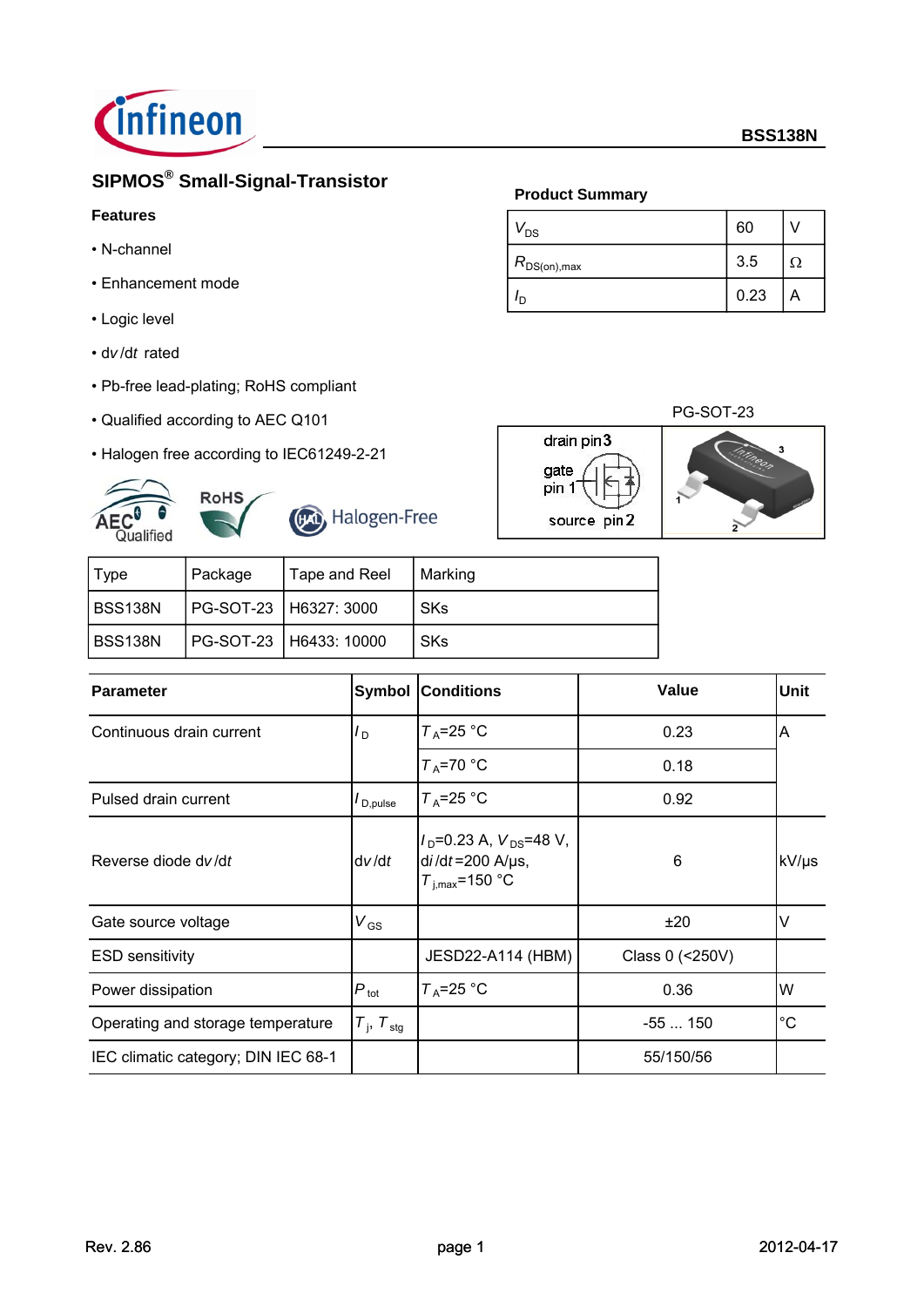

| <b>Parameter</b>               | <b>Symbol Conditions</b> |      | <b>Values</b> |      | Unit |
|--------------------------------|--------------------------|------|---------------|------|------|
|                                |                          | min. | typ.          | max. |      |
| <b>Thermal characteristics</b> |                          |      |               |      |      |

| Thermal resistance,<br>junction - minimal footprint | ヽthJA | - | $\overline{\phantom{a}}$ | 350 | <b>IK/W</b> |
|-----------------------------------------------------|-------|---|--------------------------|-----|-------------|
|                                                     |       |   |                          |     |             |

### **Electrical characteristics,** at T<sub>j</sub>=25 °C, unless otherwise specified

### **Static characteristics**

| Drain-source breakdown voltage   | $V_{(BR)DSS}$        | $V_{\rm GS}$ = 0 V, $I_{\rm D}$ =250 µA                   | 60  |     |     | V  |
|----------------------------------|----------------------|-----------------------------------------------------------|-----|-----|-----|----|
| Gate threshold voltage           | $V_{\text{GS(th)}}$  | $V_{\rm GS} = V_{\rm DS}$ , $I_{\rm D} = 26 \mu A$        | 0.6 | 1.0 | 1.4 |    |
| Drain-source leakage current     | $I_{\text{D (off)}}$ | $V_{DS} = 60 V,$<br>$V_{GS}$ =0 V, $T_i$ =25 °C           |     |     | 0.1 | μA |
|                                  |                      | $V_{DS} = 60 V,$<br>$V_{GS}$ =0 V, T <sub>i</sub> =150 °C |     |     | 5   |    |
| Gate-source leakage current      | $I_{\rm GSS}$        | $V_{GS}$ =20 V, $V_{DS}$ =0 V                             |     | 1   | 10  | nA |
| Drain-source on-state resistance | $R_{DS(on)}$         | $V_{GS}$ =4.5 V, $I_{D}$ =0.03 A                          |     | 3.3 | 4.0 | Ω  |
|                                  |                      | $V_{GS}$ =4.5 V, $I_D$ =0.19 A                            |     | 3.5 | 6.0 |    |
|                                  |                      | $V_{GS}$ =10 V, $I_D$ =0.23 A                             |     | 2.2 | 3.5 |    |
| Transconductance                 | $g_{\,\rm fs}$       | $ V_{DS}  > 2 I_D R_{DS(on)max}$<br>$I_{\rm D}$ =0.18 A   | 0.1 | 0.2 |     | S  |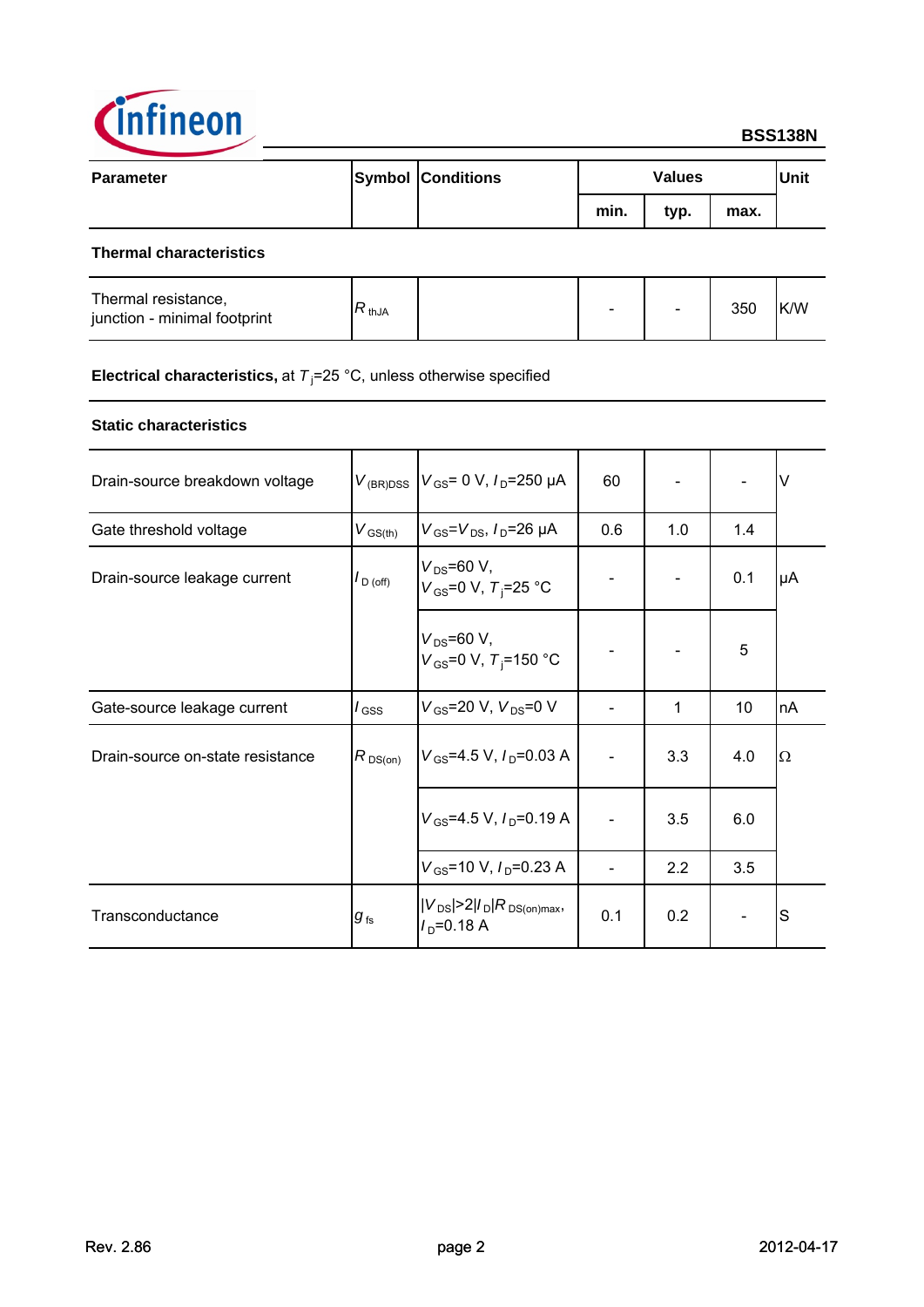

### **BSS138N**

| <b>Parameter</b> | <b>Symbol Conditions</b> | <b>Values</b><br>min.<br>max.<br>typ. |  | Unit |  |
|------------------|--------------------------|---------------------------------------|--|------|--|
|                  |                          |                                       |  |      |  |

### **Dynamic characteristics**

| Input capacitance            | $C_{\text{iss}}$    |                                               | 32  | 41   | pF |
|------------------------------|---------------------|-----------------------------------------------|-----|------|----|
| Output capacitance           | $C_{\rm oss}$       | $V_{GS}$ =0 V, $V_{DS}$ =25 V,<br>$f = 1$ MHz | 7.2 | 9.5  |    |
| Reverse transfer capacitance | $C_{\text{rss}}$    |                                               | 2.8 | 3.8  |    |
| Turn-on delay time           | $t_{\text{d}(on)}$  |                                               | 2.3 | 3.5  | ns |
| Rise time                    | $t_{\rm r}$         | $V_{DD}$ =30 V, $V_{GS}$ =10 V,               | 3.0 | 4.5  |    |
| Turn-off delay time          | $t_{\text{d(off)}}$ | $ID=0.23 A, RG=6 \Omega$                      | 6.7 | 10   |    |
| Fall time                    | $t_{\rm f}$         |                                               | 8.2 | 12.3 |    |

### Gate Charge Characteristics

| Gate to source charge | $Q_{\text{gs}}$ |                                |                          | 0.10 | 0.14 | InC |
|-----------------------|-----------------|--------------------------------|--------------------------|------|------|-----|
| Gate to drain charge  | $Q_{gd}$        | $V_{DD}$ =48 V, $I_D$ =0.23 A, | -                        | 0.3  | 0.4  |     |
| Gate charge total     | $Q_g$           | $V_{\text{GS}}$ =0 to 10 V     | $\overline{\phantom{0}}$ | 1.0  | 1.4  |     |
| Gate plateau voltage  | plateau         |                                |                          | 3.3  |      |     |

### **Reverse Diode**

| Diode continous forward current | $I_{\rm S}$    | $T_A = 25$ °C                                 |                              | 0.23 | ΙA        |
|---------------------------------|----------------|-----------------------------------------------|------------------------------|------|-----------|
| Diode pulse current             | $I_{S, pulse}$ |                                               | $\qquad \qquad \blacksquare$ | 0.92 |           |
| Diode forward voltage           | $V_{SD}$       | $V_{GS}$ =0 V, $I_F$ =0.23 A,<br>$T_i$ =25 °C | 0.83                         | 1.2  | ΙV        |
| Reverse recovery time           | $t_{rr}$       | $V_R$ =30 V, $I_F$ =0.23 A,                   | 9.1                          | 14.5 | Ins       |
| Reverse recovery charge         | $Q_{rr}$       | $di_F/dt = 100$ A/us                          | 3.3                          | 5    | <b>nC</b> |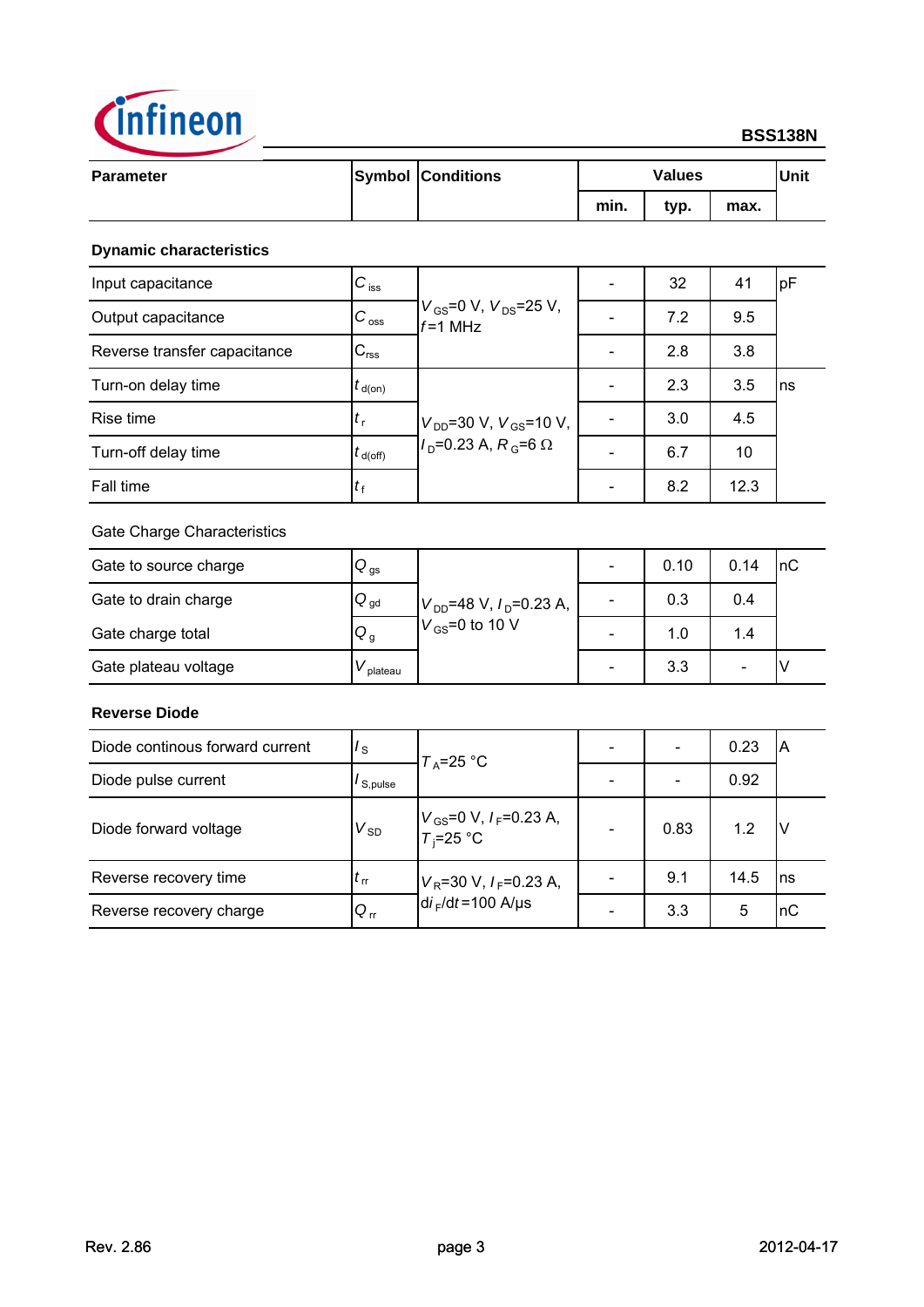

 $P_{\text{tot}} = f(T_A)$  *I*<sub>D</sub>= $f(T_A)$ ; *V*<sub>GS</sub>≥10 V



 $I_{D}$ =f(*V*<sub>DS</sub>); *T*<sub>A</sub>=25 °C; *D*=0 *Z*<sub>thJA</sub>=f(*t*<sub>p</sub>)



**3 Safe operating area 4 Max. transient thermal impedance** 

parameter:  $t_p$  parameter:  $D = t_p/T$ 

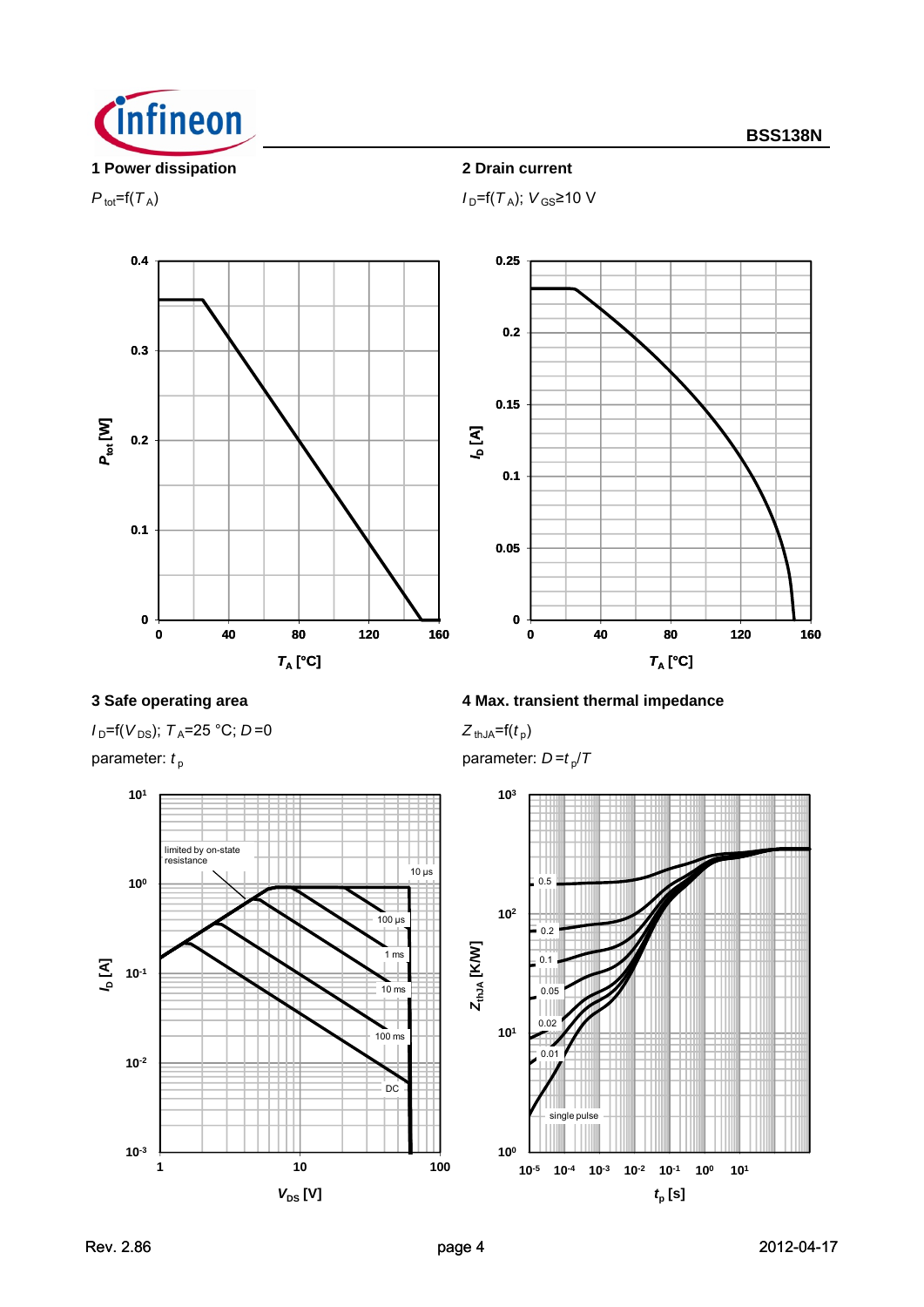

 $I_{\text{D}}$ =f( $V_{\text{DS}}$ );  $T_{\text{i}}$ =25 °C

parameter:  $V_{GS}$  parameter:  $V_{GS}$ 



 $I_{\text{D}}$ =f( $V_{\text{GS}}$ );  $|V_{\text{DS}}|$ >2| $I_{\text{D}}|R_{\text{DS}(on)max}$ 



 $R_{DS(on)} = f(I_D); T_i = 25 °C$ 



**7 Typ. transfer characteristics 8 Typ. forward transconductance**

 $g_{fs}$ =f( $I_D$ ); T<sub>i</sub>=25 °C



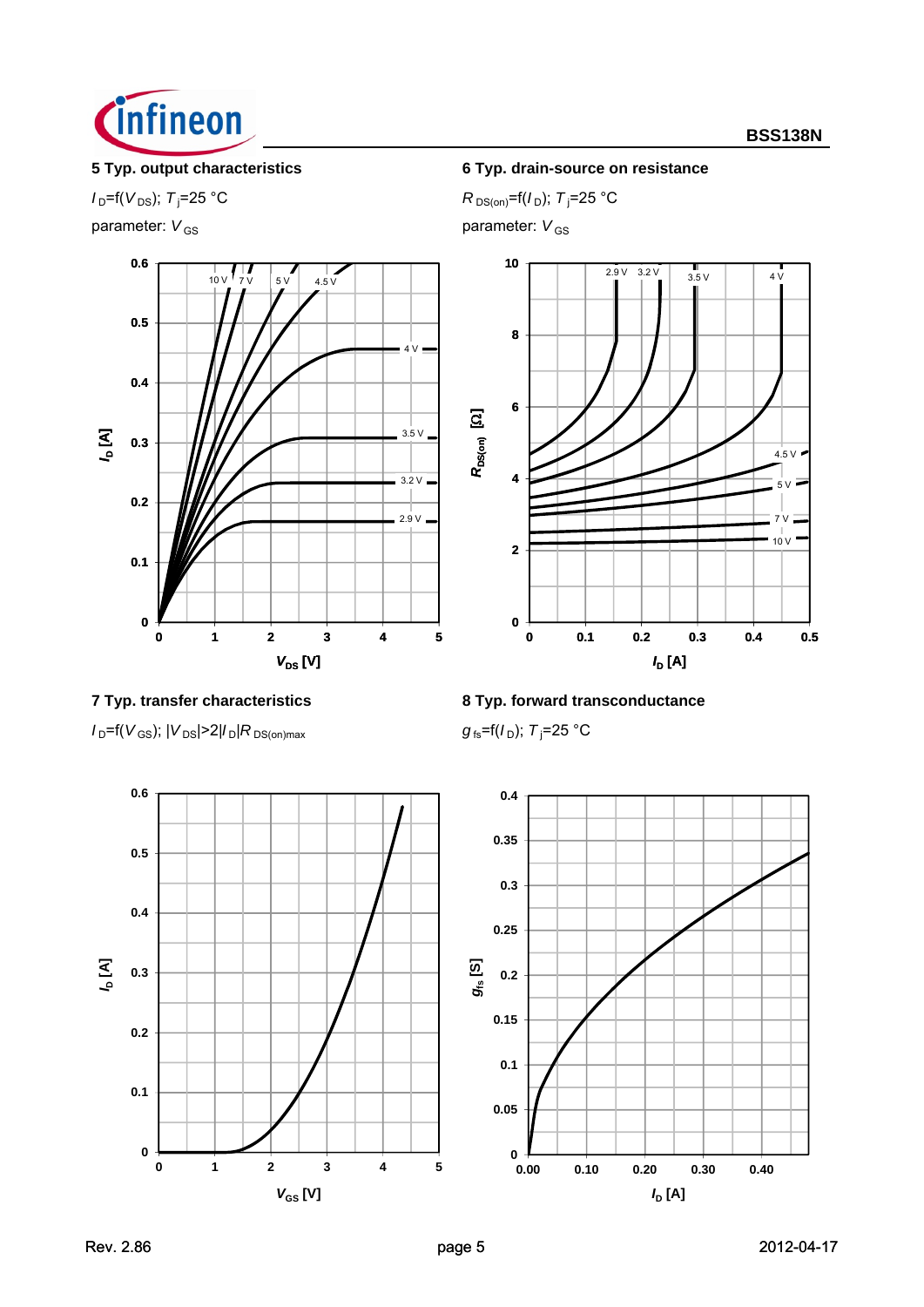

### **9 Drain-source on-state resistance 10 Typ. gate threshold voltage**

 $R_{DS(on)}$ =f(*T*<sub>j</sub>); *I*<sub>D</sub>=0.23 A; *V*<sub>GS</sub>=10 V *V*<sub>GS(th)</sub>=f(*T*<sub>j</sub>)

 $V_{\text{GS(th)}} = f(T_i); V_{\text{DS}} = V_{\text{GS}}; I_{\text{D}} = 26 \mu\text{A}$ 

parameter:  $I_D$ 





*C* =  $f(V_{DS})$ ;  $V_{GS}$  = 0 V;  $f$  = 1 MHz;  $T_i$  = 25 $°C$ 

# **11 Typ. capacitances 12 Forward characteristics of reverse diode**

=25°C *I* F=f(*V*SD)

parameter: T<sub>i</sub>

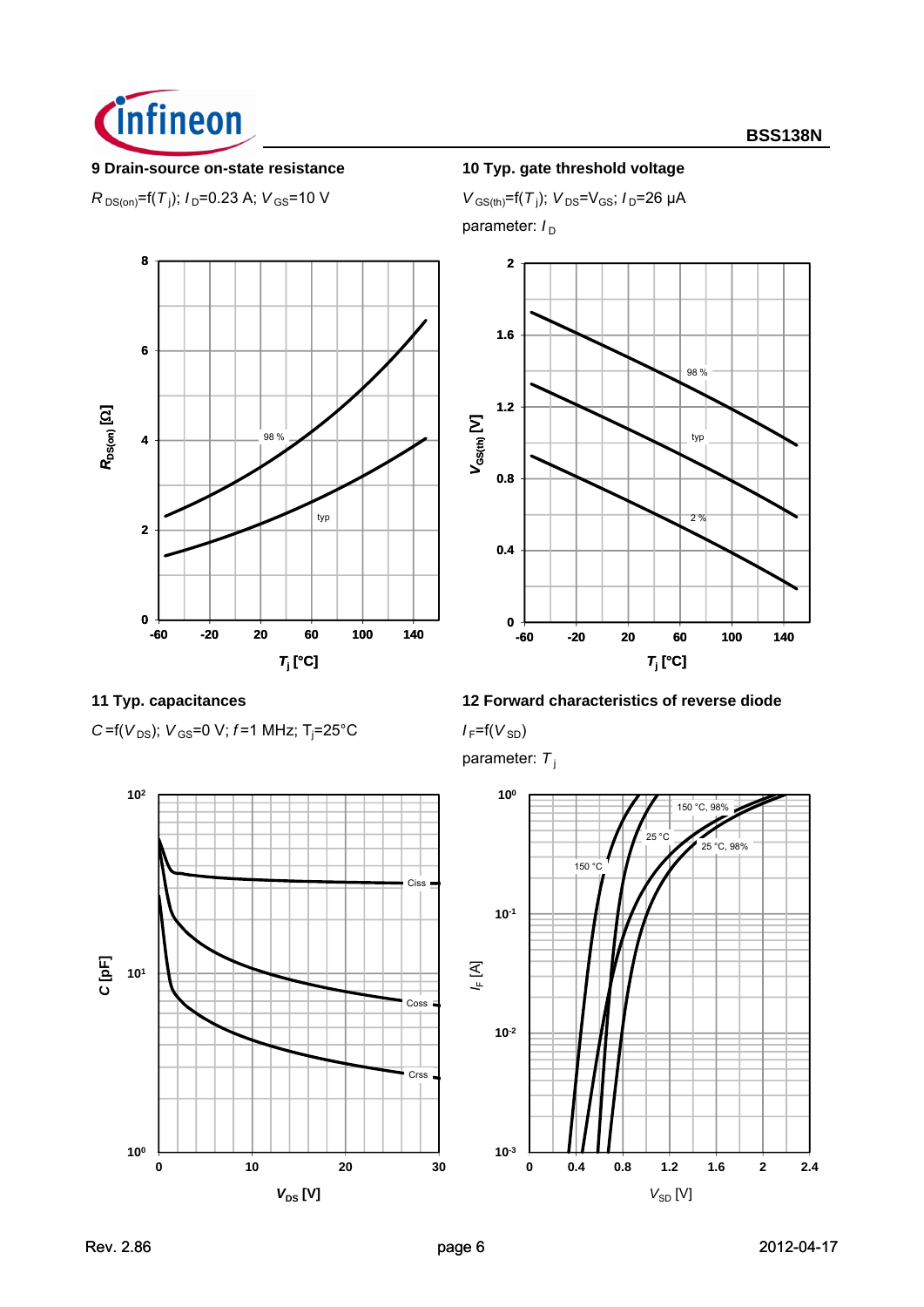

# **13 Typ. gate charge 14 Drain-source breakdown voltage**

 $V_{\text{GS}}$ =f( $Q_{\text{gate}}$ );  $I_{\text{D}}$ =0.23 A pulsed

parameter:  $V_{DD}$ 



 $V_{BR(DSS)} = f(T_i); I_D = 250 \mu A$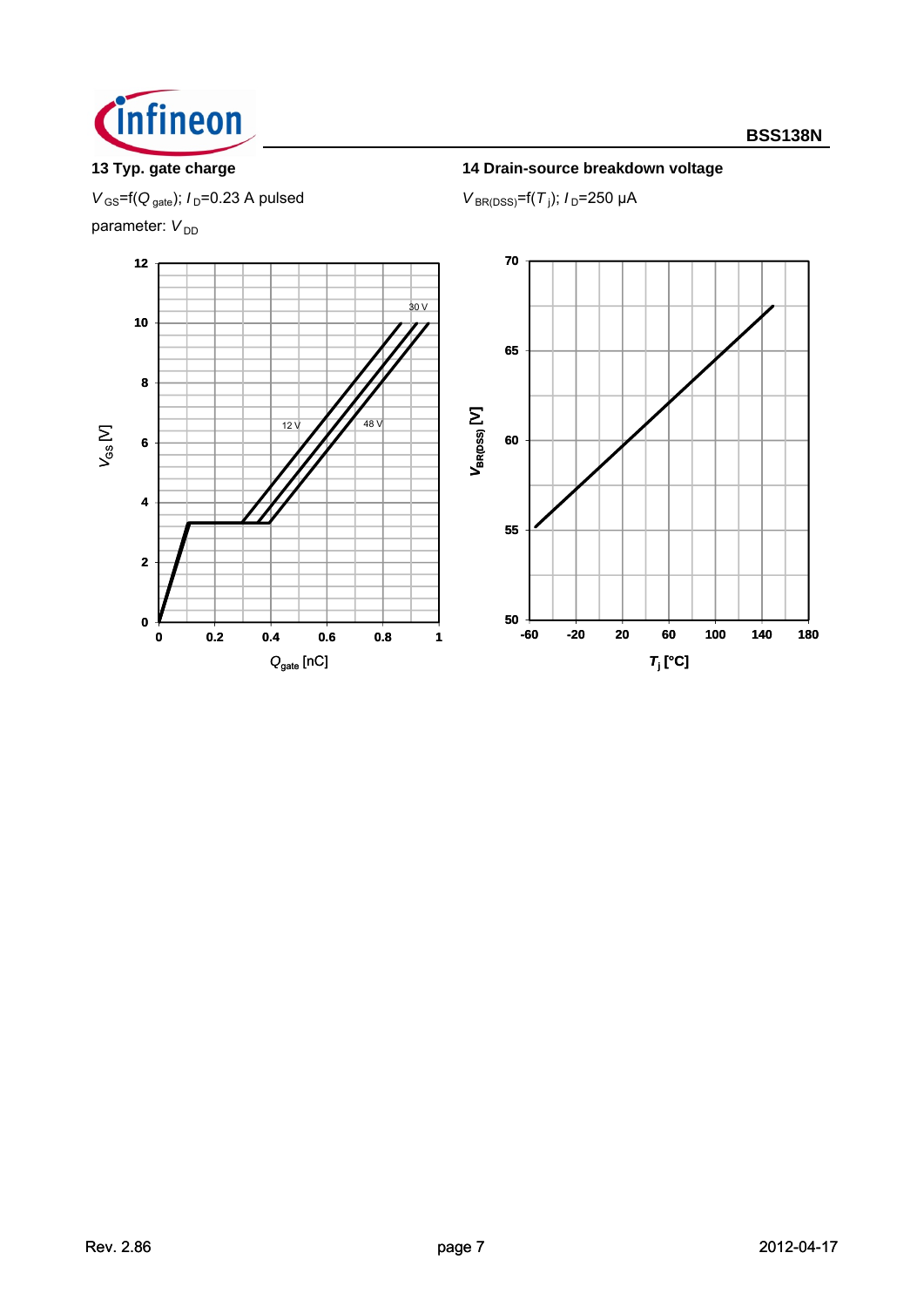

**Package Outline:**



Footprint: **Packaging:**